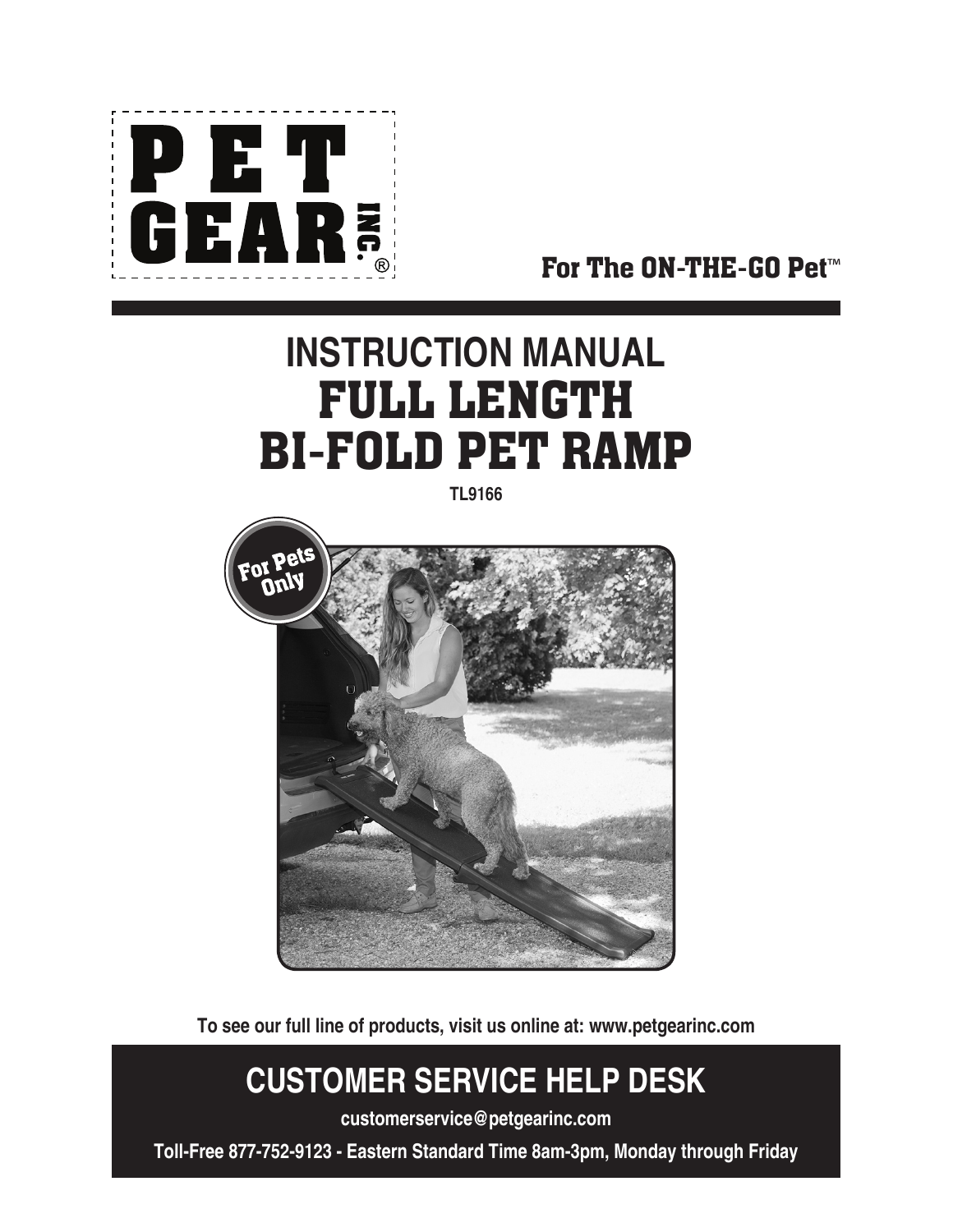#### **PARTS LIST**

**Check that you have all the parts shown BEFORE assembling your product. If any parts are missing, call Customer Service.**



**Security Strap**

### **INSTRUCTIONS FOR USE**

**Step 1. Unfold ramp and place on firm surface with non-skid surface facing up (Figure A).** 

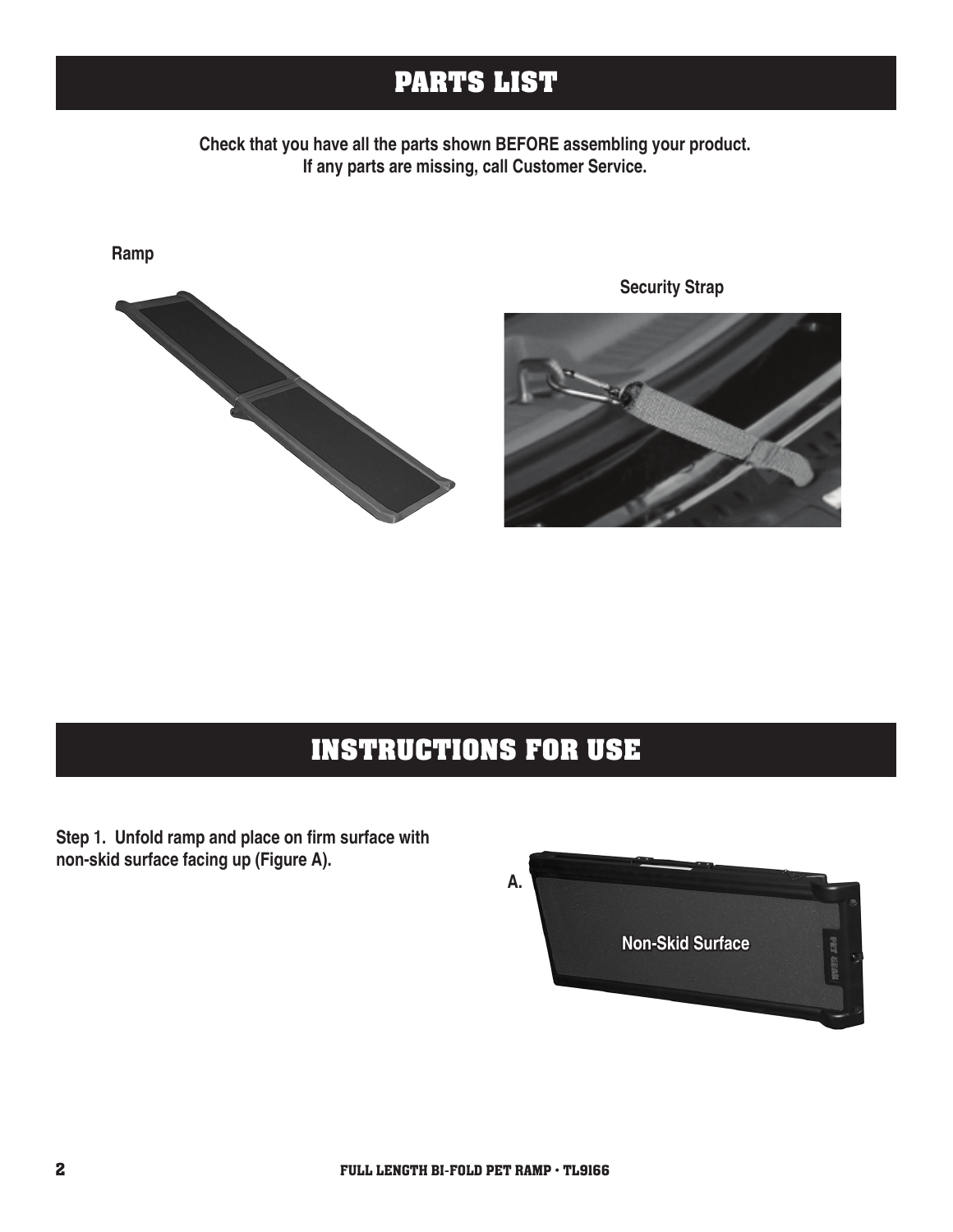### **INSTRUCTIONS FOR USE**

**Watch for pinch points while unfolding ramp (Figure B).**



**Step 2. Be sure the ramp is secure and all four corners are supported.**

**Step 3. If used on the rear entrance of a van or SUV, attach the security strap to the floor door latch, as shown (Figure C).**